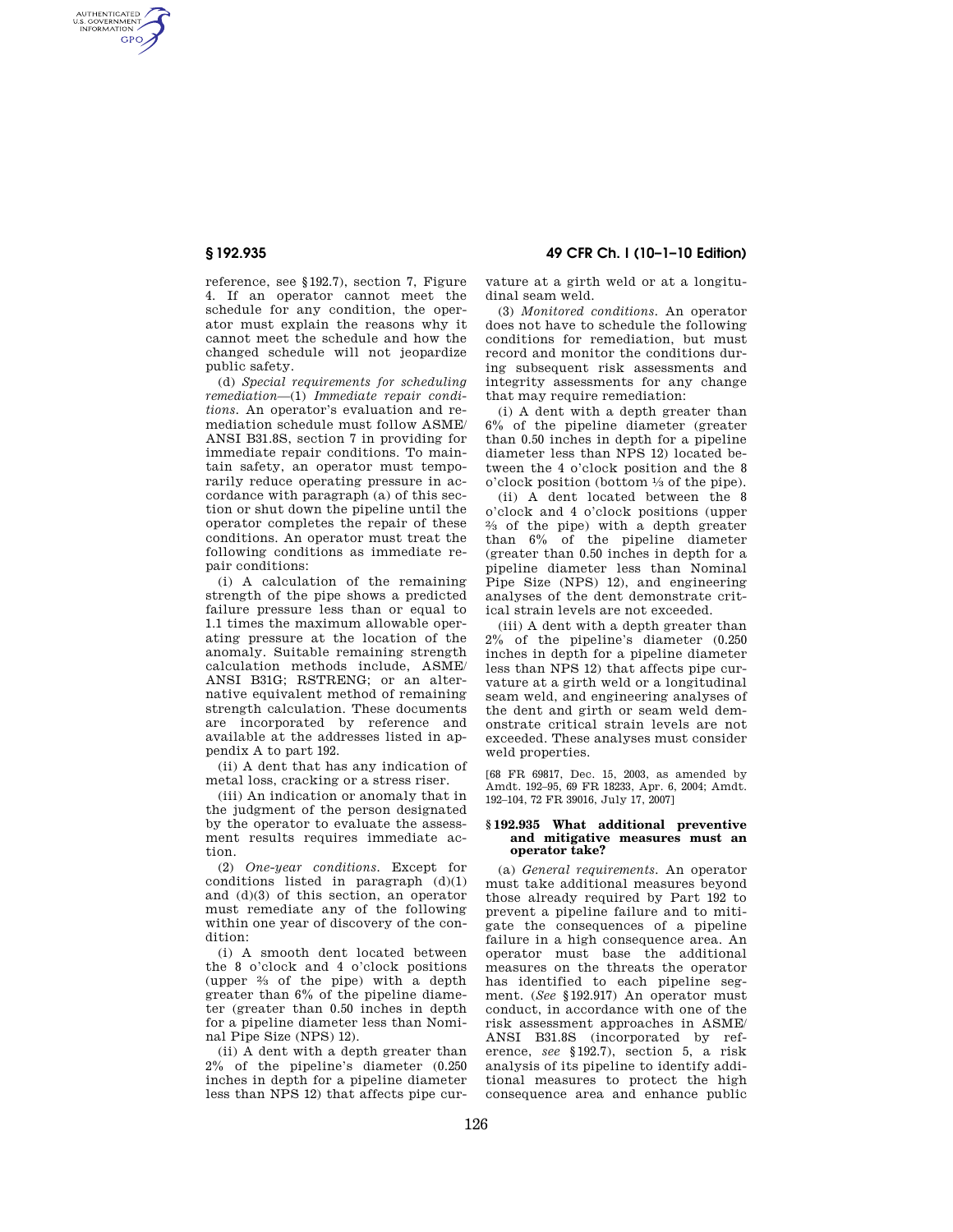## **Pipeline and Hazardous Materials Safety Administration, DOT § 192.935**

safety. Such additional measures include, but are not limited to, installing Automatic Shut-off Valves or Remote Control Valves, installing computerized monitoring and leak detection systems, replacing pipe segments with pipe of heavier wall thickness, providing additional training to personnel on response procedures, conducting drills with local emergency responders and implementing additional inspection and maintenance programs.

(b) Third party damage and outside force damage—

(1) *Third party damage.* An operator must enhance its damage prevention program, as required under §192.614 of this part, with respect to a covered segment to prevent and minimize the consequences of a release due to third party damage. Enhanced measures to an existing damage prevention program include, at a minimum—

(i) Using qualified personnel (*see*  §192.915) for work an operator is conducting that could adversely affect the integrity of a covered segment, such as marking, locating, and direct supervision of known excavation work.

(ii) Collecting in a central database information that is location specific on excavation damage that occurs in covered and non covered segments in the transmission system and the root cause analysis to support identification of targeted additional preventative and mitigative measures in the high consequence areas. This information must include recognized damage that is not required to be reported as an incident under part 191.

(iii) Participating in one-call systems in locations where covered segments are present.

(iv) Monitoring of excavations conducted on covered pipeline segments by pipeline personnel. If an operator finds physical evidence of encroachment involving excavation that the operator did not monitor near a covered segment, an operator must either excavate the area near the encroachment or conduct an above ground survey using methods defined in NACE SP0502–2008 (incorporated by reference, *see* §192.7). An operator must excavate, and remediate, in accordance with ANSI/ASME B31.8S and §192.933 any indication of coating holidays or discontinuity warranting direct examination.

(2) *Outside force damage.* If an operator determines that outside force (*e.g.,*  earth movement, floods, unstable suspension bridge) is a threat to the integrity of a covered segment, the operator must take measures to minimize the consequences to the covered segment from outside force damage. These measures include, but are not limited to, increasing the frequency of aerial, foot or other methods of patrols, adding external protection, reducing external stress, and relocating the line.

(c) *Automatic shut-off valves (ASV) or Remote control valves (RCV).* If an operator determines, based on a risk analysis, that an ASV or RCV would be an efficient means of adding protection to a high consequence area in the event of a gas release, an operator must install the ASV or RCV. In making that determination, an operator must, at least, consider the following factors—swiftness of leak detection and pipe shutdown capabilities, the type of gas being transported, operating pressure, the rate of potential release, pipeline profile, the potential for ignition, and location of nearest response personnel.

(d) *Pipelines operating below 30% SMYS.* An operator of a transmission pipeline operating below 30% SMYS located in a high consequence area must follow the requirements in paragraphs  $(d)(1)$  and  $(d)(2)$  of this section. An operator of a transmission pipeline operating below 30% SMYS located in a Class 3 or Class 4 area but not in a high consequence area must follow the requirements in paragraphs  $(d)(1)$ ,  $(d)(2)$ and (d)(3) of this section.

(1) Apply the requirements in paragraphs  $(b)(1)(i)$  and  $(b)(1)(iii)$  of this section to the pipeline; and

(2) Either monitor excavations near the pipeline, or conduct patrols as required by §192.705 of the pipeline at bimonthly intervals. If an operator finds any indication of unreported construction activity, the operator must conduct a follow up investigation to determine if mechanical damage has occurred.

(3) Perform semi-annual leak surveys (quarterly for unprotected pipelines or cathodically protected pipe where electrical surveys are impractical).